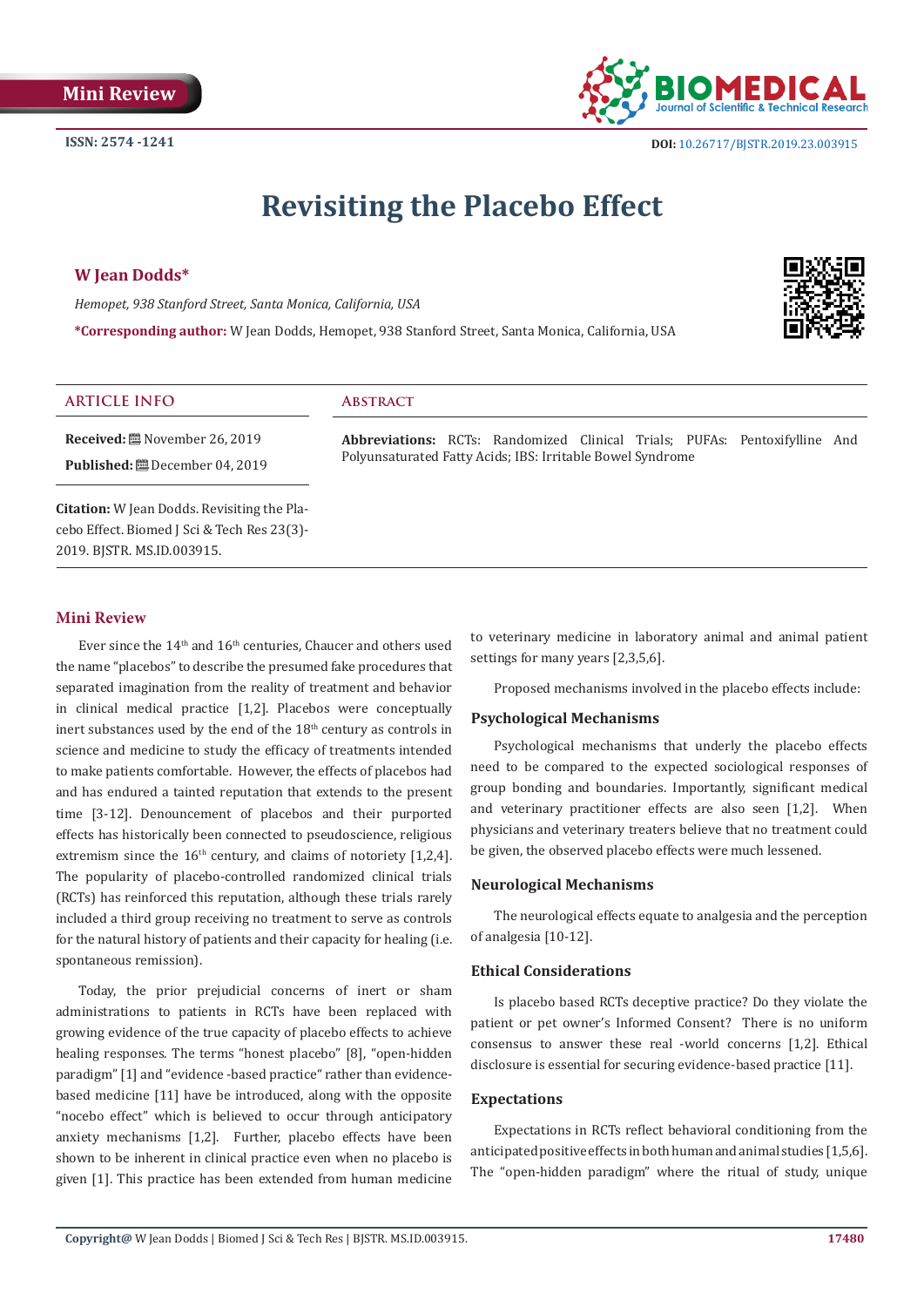environment, realistic use of devices, and length of administration is known to create more pronounced positive effects [1,2]. In this paradigm, patients are given treatment without their knowledge. However, the 'open-hidden paradigm' is markedly less effective than the "open-revealed" administration RCTs. This is explained by the placebo's component based upon expectancy.

# **Applications in Clinical Practice and Research**

Current clinical and applied research shows that there is not one placebo effect, but many [9-12]. Some examples are discussed below:

**Chronic Pain**: [10] Patients with chronic back pain demonstrated in RCTs that their placebo analgesic pill response was dependent upon brain structure and function. Psychological traits of awareness and openness indicated that the degree of patient response and long-term benefits in clinical settings was partially predictable. Additionally, the magnitude of the placebo response was often equal to the active treatment(s) studied, and even greater that that seen with conventional therapy. Some have described this phenomenon as a "confounding nuisance" in RCTs, as the patient models conducted in laboratory settings are not equivalent to true clinical settings. But this belief remains controversial [10,12].

**Osteoarthritis:** [7] Osteoarthritis of the knee was studied in RCTs comparing efficacy and safety of intra-articular injections of the homoepathic remedies, Traumeel (Tr14) and Zeel (Ze14) [Heel GmbH] to intra-articular placebos. Statistically significant, clinically relevant pain relief was seen on days 15-99 in comparison to placebo.

**Acupuncture**: [1,2,10,12] Studies with acupuncture have examined the placebo effect in patients with placebo acupuncture versus an oral pill in patients with chronic arm pain brought on by repetitive use. Thirty percent of the patients reported adverse effects which mimicked information they had been provided in the Informed Consent given. Larger trials from Germany [10,12], compared acupuncture based upon traditional Chinese medicine to sham acupuncture (superficial needling at non-acupuncture sites), no treatment groups, and those receiving typical clinical care. The conditions studied were migraine, tension headaches, chronic low back pain, and osteoarthritis of the knee. No differences were seen between the real and sham acupuncture groups, although both groups had substantially greater improvement in symptoms than either the no treatment or usual care control groups. These beneficial effects lasted for one year.

**Alzheimer's Disease**: [9] Both positive and negative outcomes have been reported in recent years with RCTs for Alzheimer's disease. Initially, a commercial drug, aducanumab [Biogen/ Eisai], RCT study showed it shrank amyloid protein deposits that accumulate in the brain of these patients and slowed the resultant cognitive decline by 15-27% as compared to placebo. But, analysis of the initial RCTs showed that the benefits, though dose-dependent,

were insufficient to expose patents to potential adverse side effects and the trials were terminated. However, re-analysis of these trials proved that the conclusion was incorrect; the drug had efficacy after all [9].

**Periodontitis, Rabbit Model:** [6] Two control groups were compared in a periodontitis rabbit model, baseline periodontitis and non-treatment, with the treatment groups of 1-teradecanol complex, an esterified fatty acid mixture, and olive oil placebo. While trea5ed animals showed statistically significant reduction in activity of their dental osteoclasts, compared to baseline, the no treatment and placebo groups, the placebo groups receiving olive oil also had beneficial effects on reducing dental inflammation. As olive oil is a monounsaturated fatty acid (MUFA), subsequent trials used mineral oil, whereby no placebo effects were found.

**Atopic Dermatitis, Dog**: [5] In dogs, management of chronic atopic (inhalant) dermatitis has been studied with a combination of pentoxifylline and polyunsaturated fatty acids (PUFAs). This placebo-controlled study showed significant decreases in pruritis scores after 30 days with this protocol.

**Thymic Hormone**: [3] A placebo-controlled trial showed that thymic hormone treatment benefitted patients with recurrent Herpes simplex labialis infections.

**Depression**: [10] Like Alzheimer's patients, patients with depression are known to benefit from the psychosocial and neurobiological mechanisms operative during RCTs, including positive placebo responses.

**Irritable Bowel Syndrome (IBS)**: [1,2] Several long-term studies over recent years have documented the beneficial responses of IBS patients to conventional therapies that control intestinal dysbiosis, a gut-brain-linked phenomenon, which included positive patient expectations in the placebo groups.

#### **References**

- 1. [Finniss DG, TJ Kaptchuk, F Miller, F Benedetti \(2010\) Placebo effects:](https://www.ncbi.nlm.nih.gov/pmc/articles/PMC2832199/) [biological, clinical, and ethical advances. Lancet 375\(9715\): 686-695.](https://www.ncbi.nlm.nih.gov/pmc/articles/PMC2832199/)
- 2. [Kaptchuck TJ, FG Miller \(2015\) Placebo effects in medicine. N Engl J Med](https://www.ncbi.nlm.nih.gov/pubmed/26132938) [373\(1\): 8-9.](https://www.ncbi.nlm.nih.gov/pubmed/26132938)
- 3. [Aiuti F, M Sirianni, Fiorilli M, Paganelli R, Stella A, et al. \(1984\) A placebo](https://www.ncbi.nlm.nih.gov/pubmed/6321073)[controlled trial of thymic hormone treatment of recurrent herpes](https://www.ncbi.nlm.nih.gov/pubmed/6321073) [simplex labialis infection in immunodeficient host: Results after a 1-year](https://www.ncbi.nlm.nih.gov/pubmed/6321073) [follow-up. Clin Immunol Immunopathol 30\(1\): 11-18.](https://www.ncbi.nlm.nih.gov/pubmed/6321073)
- 4. [Bengston W, Moga M \(2007\) Resonance, placebo effects, and type II](https://www.ncbi.nlm.nih.gov/pubmed/17480130) [errors: some implications from healing research for experimental](https://www.ncbi.nlm.nih.gov/pubmed/17480130) [methods. J Altern Compl Med 13\(3\): 317-327.](https://www.ncbi.nlm.nih.gov/pubmed/17480130)
- 5. [Singh SK, U Dimri, SK Saxena, RK Jadhav \(2010\) Therapeutic management](https://onlinelibrary.wiley.com/doi/10.1111/j.1365-2885.2009.01146.x) [of canine atopic dermatitis by combination of pentoxifylline and PUFAs. J](https://onlinelibrary.wiley.com/doi/10.1111/j.1365-2885.2009.01146.x) [Vet Pharmacol Ther 33\(5\): 495-498.](https://onlinelibrary.wiley.com/doi/10.1111/j.1365-2885.2009.01146.x)
- 6. [Hasturk H, E Goguet Surmenion, A Blackwood, C Andry, SA Kantarci](https://www.ncbi.nlm.nih.gov/pubmed/19563290) [\(2009\) 1-tetradecanol complex: therapeutic actions in experimental](https://www.ncbi.nlm.nih.gov/pubmed/19563290) [periodontitis. J Periodontol 80\(7\): 1103-1113.](https://www.ncbi.nlm.nih.gov/pubmed/19563290)
- 7. [Lozada C, E del Rio, D Rietberg, R Smith, C Kahn, et al. \(2017\) A double](https://www.sciencedirect.com/science/article/pii/S187638201730135X)[blind, randomized, saline-controlled study of the efficacy and safety](https://www.sciencedirect.com/science/article/pii/S187638201730135X) [of co-administered intra-articular injections of Tr14 and Ze14 for](https://www.sciencedirect.com/science/article/pii/S187638201730135X)